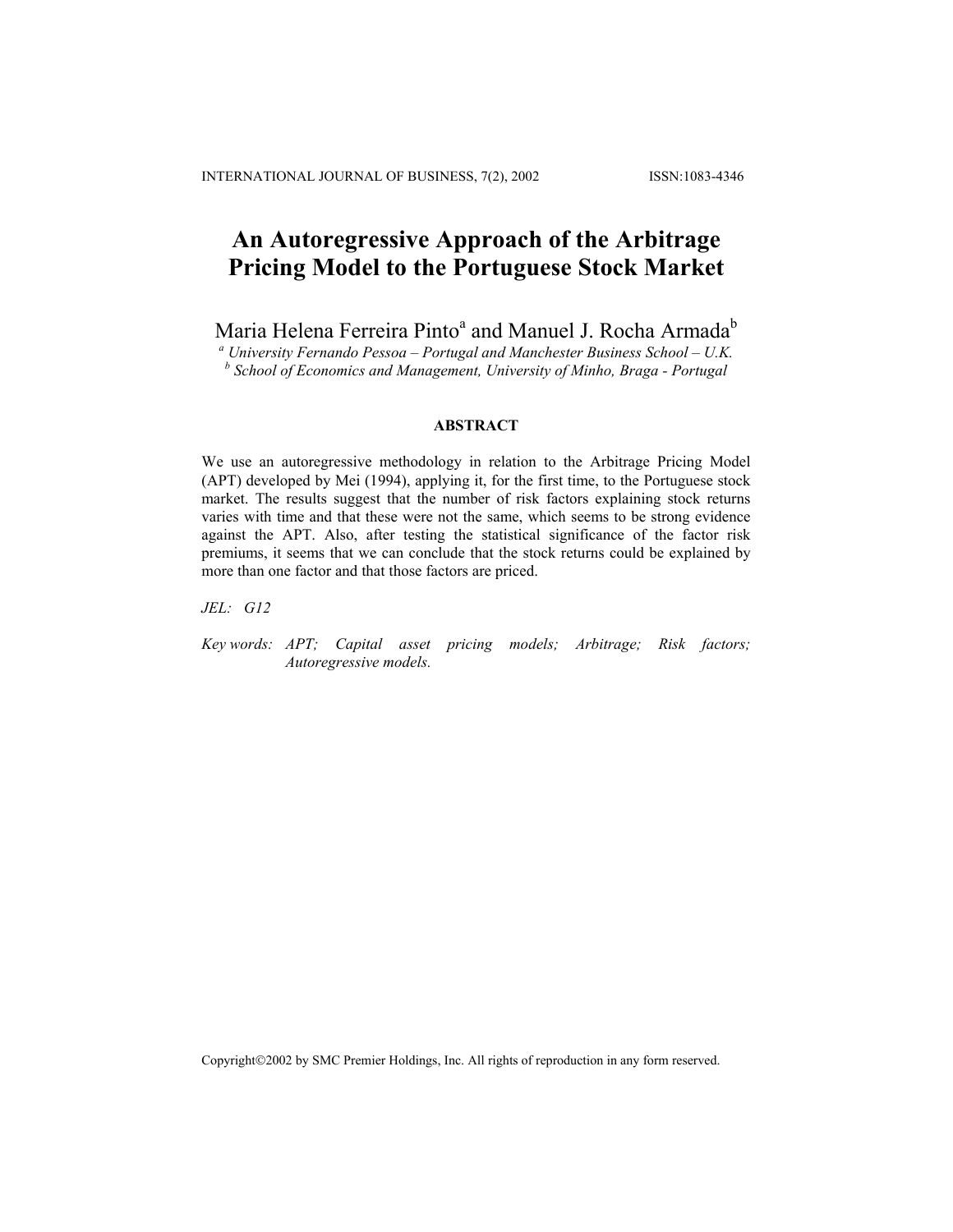#### **I. INTRODUCTION**

By emphasising the possibility of existing several risk factors, the APT, at least intuitively, seems to be superior to the CAPM. Although there are different approaches for testing the APT, we can identify two major ones: one that uses factor analysis for identifying the factors and the other that defines *a priori* the risk factors using variables with economic meaning.

The recent methodology developed by Mei (1994), does not follow any of those methodologies in order to identify the risk factors, in the context of the APT. The intuition behind this approach is that today's returns can, partially, be explained by yesterday's returns.

This paper is divided into five sections. After this introduction, in a second section, we briefly present the APT. A synthesis of the methodology developed by Mei (1994), our sample and the tests are presented in the third one. The results are presented in the fourth section and the conclusions in the fifth.

#### **II. THE APT MODEL**

According to the APT, in equilibrium, the stock returns, or the returns of a group of stocks, in a period t, can be explained by:

$$
R_{i,t} = R(E_{0,t}) + (\lambda_{k,t} + f_{k,t})B_{i,k} + \varepsilon_{i,t}
$$
 (1)

where:  $R_{i,t}$  is the return on a stock or group of stocks;

 $R(E_{0,t})$  is the expected return on a risk free asset;

 $\lambda_{k,t}$  are the risk premium factors;

 $\beta_{i,k}$  represents the sensitivity of stock i (or group of stocks) to the movements of K factors;

 $f_{k,t}$  is a group of random factors with mean equal to zero;

 $\varepsilon_{i,t}$  is the specific random variable, also with zero mean, usually known as noise variable.

Some major assumptions are that, at the beginning of the period, the factors are independent; also that the factors and the noise variable are not correlated, as well as the different stocks (i's) (or groups of stocks).

# **III. METHODOLOGY**

# **3.1 The model**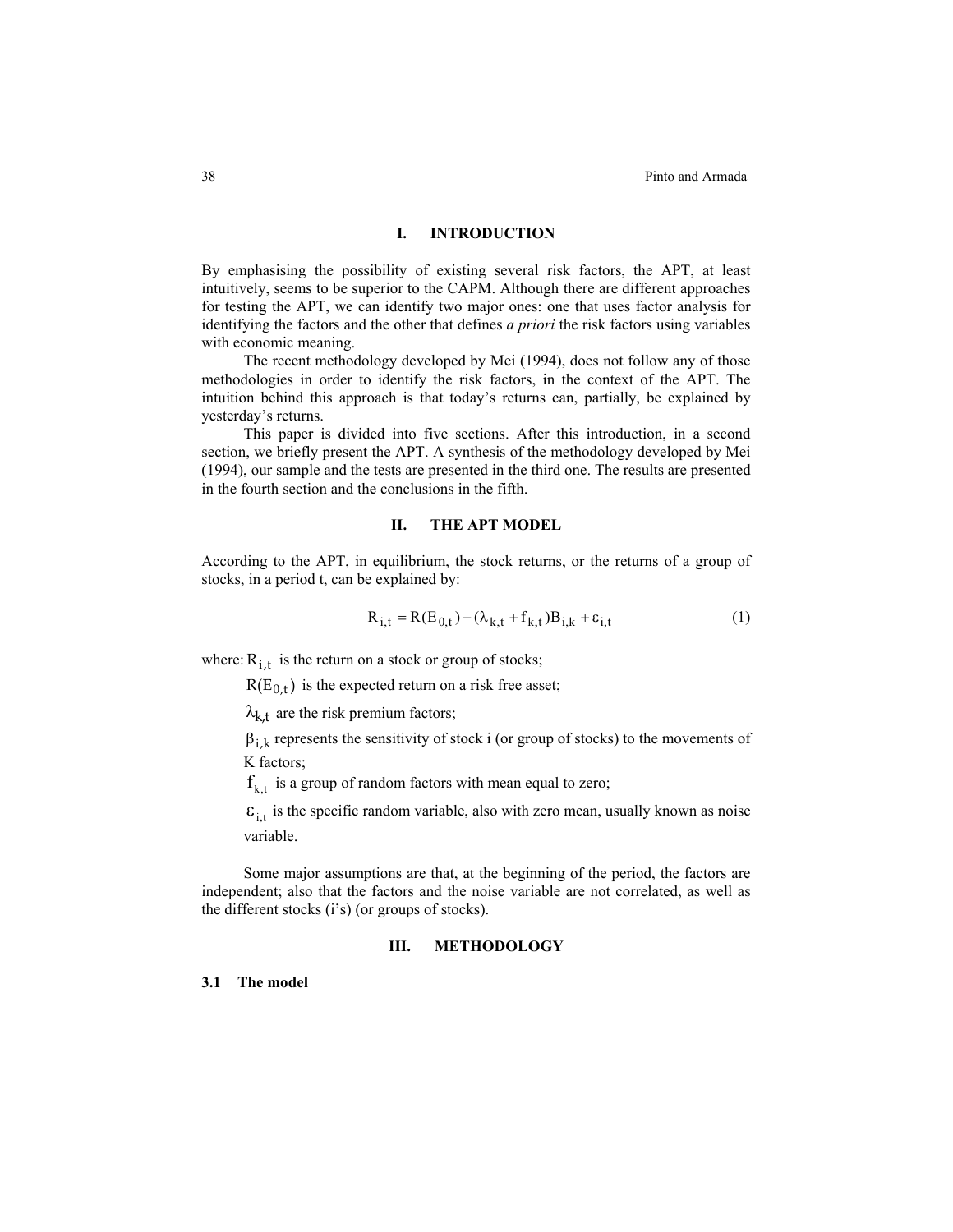It is assumed that the APT model explains the returns of a stock or groups of stocks. If we can obtain information about  $\beta_i$  (stock sensitivities to the k factors changes), it is possible to estimate (1) using a cross sectional regression. Mei's (1994) contribution is a new methodology for obtaining  $β<sub>i</sub>$ . So, assuming that the historical returns contain information about  $\beta_i$  and that some parameters are constant across firms, we can use (1) and apply an autoregressive approach.

If:

$$
S_t^{\prime} = (S_{1,t},...,S_{k,t}) = (f_{1,t},...,f_{k,t}) + (\lambda_{1,t},...,\lambda_{k,t})
$$

and

$$
B'_i = (B_{i,1},..., B_{i,k})
$$

then

$$
R_{i,t} = \lambda_{0,t} + S_t B_i + \varepsilon_{i,t}, \quad i=1,...N \quad t=1,...T \tag{2}
$$

In order to obtain information about  $\beta_i$ , we use historical data and equation (1) for each stock i, from t-1 until t-k, and being:

$$
S_{t} = \begin{bmatrix} S_{1,t-1} & \dots & S_{k,t-1} \\ \dots & \dots & \dots \\ S_{1,t-k} & \dots & S_{k,t-k} \end{bmatrix}
$$

and

$$
\pi_{i,t} = \begin{bmatrix} R_{i,t-1} - \lambda_{0,t-1} - \varepsilon_{i,t-1} \\ \dots \\ R_{i,t-k} - \lambda_{0,t-k} - \varepsilon_{i,t-k} \end{bmatrix}
$$

Assuming S as non-singular:

$$
B_i = S_t^{-1} \pi_{i,t}
$$

Substituting in equation (2) for period t:

$$
R_{i,t} = \lambda_{0,t} + S_t^{\dagger} S_t^{-1} \pi_{i,t} + \varepsilon_{i,t}, \quad i=1,...N \quad t=1,...T \tag{3}
$$

Being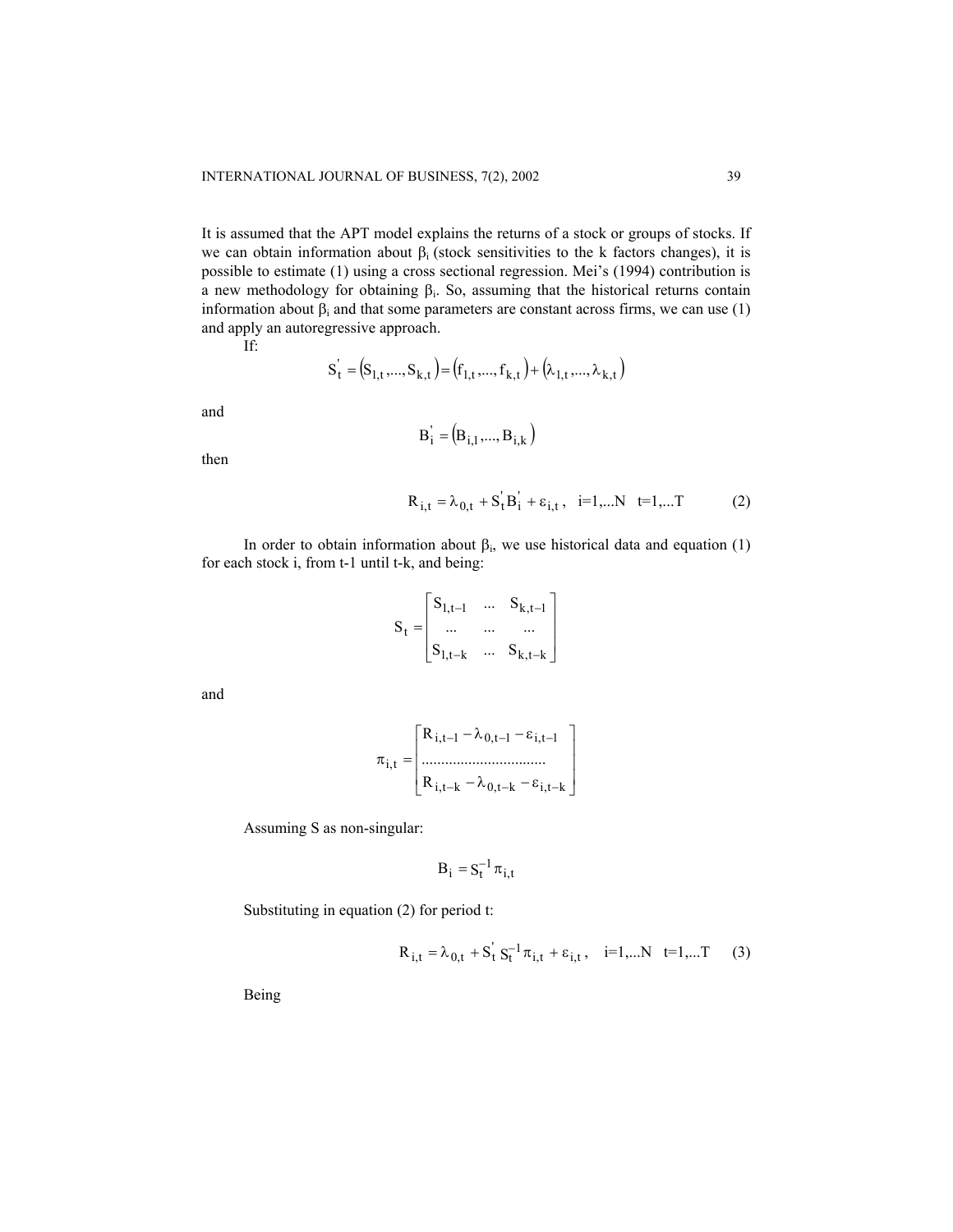$\psi'_t = (\psi_{1,t} ... \psi_{k,t}) = S_t^{\dagger} S_t^{-1}$ 

then

$$
R_{i,t} = \psi_{0,t} + \sum_{j=1}^{k} \psi_{j,t} R_{i,t-j} + \eta_{i,t} , i=1,...N \quad t=k+1,...T
$$
 (4)

where

$$
\psi_{0,t} = \lambda_{0,t} - \sum_{j=1}^k \psi_{j,t} \lambda_{0,t-j}
$$

and

$$
\eta_{i,t} = \epsilon_{i,t} - \sum_{j=1}^k \psi_{j,t} \epsilon_{i,t-j} , \ \ \text{t=k+1,...T}
$$

For estimating the autoregression (4) we need to use panel data sets. From an econometric point of view, Mei's (1994) methodology is based upon the construction of an autoregressive vector - VAR and upon the model developed by Holtz-Eakin and Newey and Rosen (1988).

The autoregressive vectors have been used mainly in macroeconomic studies, where the time series consisted of a large number of observations [Greene (1993)]. In the microeconomic literature, the studies using VAR are very recent, the first being that from Chamberlain (1983), quoted by [Greene (1993)], which developed a technique allowing the estimates of VAR's using panel data.

Holtz-Eakin and Newey and Rosen (1988), following Chamberlain (1983) and using panel data sets, estimate the coefficients of an autoregressive vector. The developed model also allows the existence of non-stationary individual effects, these authors are concerned with the determination of the number of lag variables, and with the construction of statistical tests.

As already pointed out, for estimating (4) we need panel data sets. Usually the system of equations is formed by a set of time series regressions for different individuals, but here the system is a group of cross section regressions for different time periods.

As can be easily seen in (4), the autoregressive variables are correlated with the transformed error term. This correlation does not enable us to use the normal regression techniques (OLS).

The usual solution implies using instrumental variables and, consequently, the regression methodology 2SLS [Gujarati (1995)]. The Z instrumental variables are not correlated with the error term but are highly correlated with the autoregressors, which means that they are a good proxy of the autoregressive variables [Ramanathan (1995)]. The problem of using the instrumental variables technique is in the identification of those variables, in other words, the variables that will proxy the autoregressors. According to Holtz-Eakin and Newey and Rosen (1988), the variables that should be used as instruments of the autoregressors are the lag variables of those autoregressors.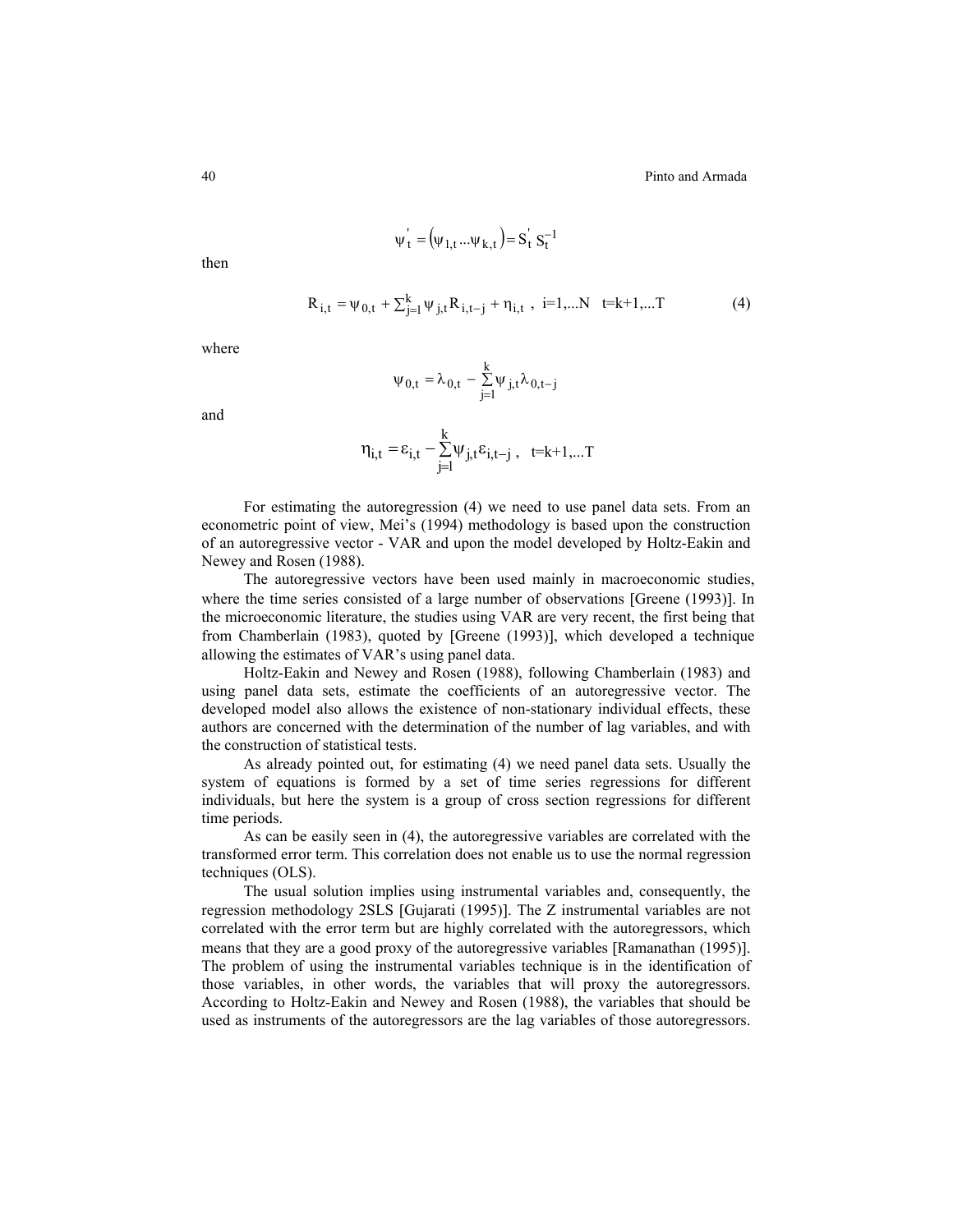A necessary condition for the identification of this system of equations is that there are, at least, as many instrumental variables as autoregressive variables.

Another question to bear in mind, when estimating (4), is the heteroscedasticity and the serial correlation in the error term that will cause inefficient estimates of the coefficients.

Following Holtz-Eakin and Newey and Rosen (1988) notation, the model presented in equation (4) will have the following variables:

$$
Y_t = [R_{1,t}, R_{2,t},...R_{N,t}],
$$

dependent variables forming a vector with NX1 dimensions in a t time period.

$$
W_t = [e, Y_{t-1}, \dots, Y_{t-k}],
$$

independent variables, with e being a vector of ones with dimension Nx1.

$$
V_t = [\eta_{1,t}, \eta_{2,t}, ..., \eta_{N,t}],
$$

the transformed error terms.

$$
B_t = [\psi_{0,t}, \psi_{1,t}, ..., \psi_{k,t}],
$$

the coefficients that will be estimated, and:

$$
Z_t = [e, Y_{t-k-1}, ..., Y_1],
$$

the instrumental variables that vary with t. The equation (4) can be rewritten as:

$$
Y = WB + V \tag{4}
$$

To estimate B, we need to multiply equation (4) with the transpose of the instrumental variables:

$$
Z'Y = Z'WB + Z'V
$$
 (5)

It is now possible to obtain a consistent estimate if we apply the generalised least squares to equation (5). To do so, we need to estimate the covariance matrix,  $\Omega_t$ , of the transformed errors,  $Z'V$ .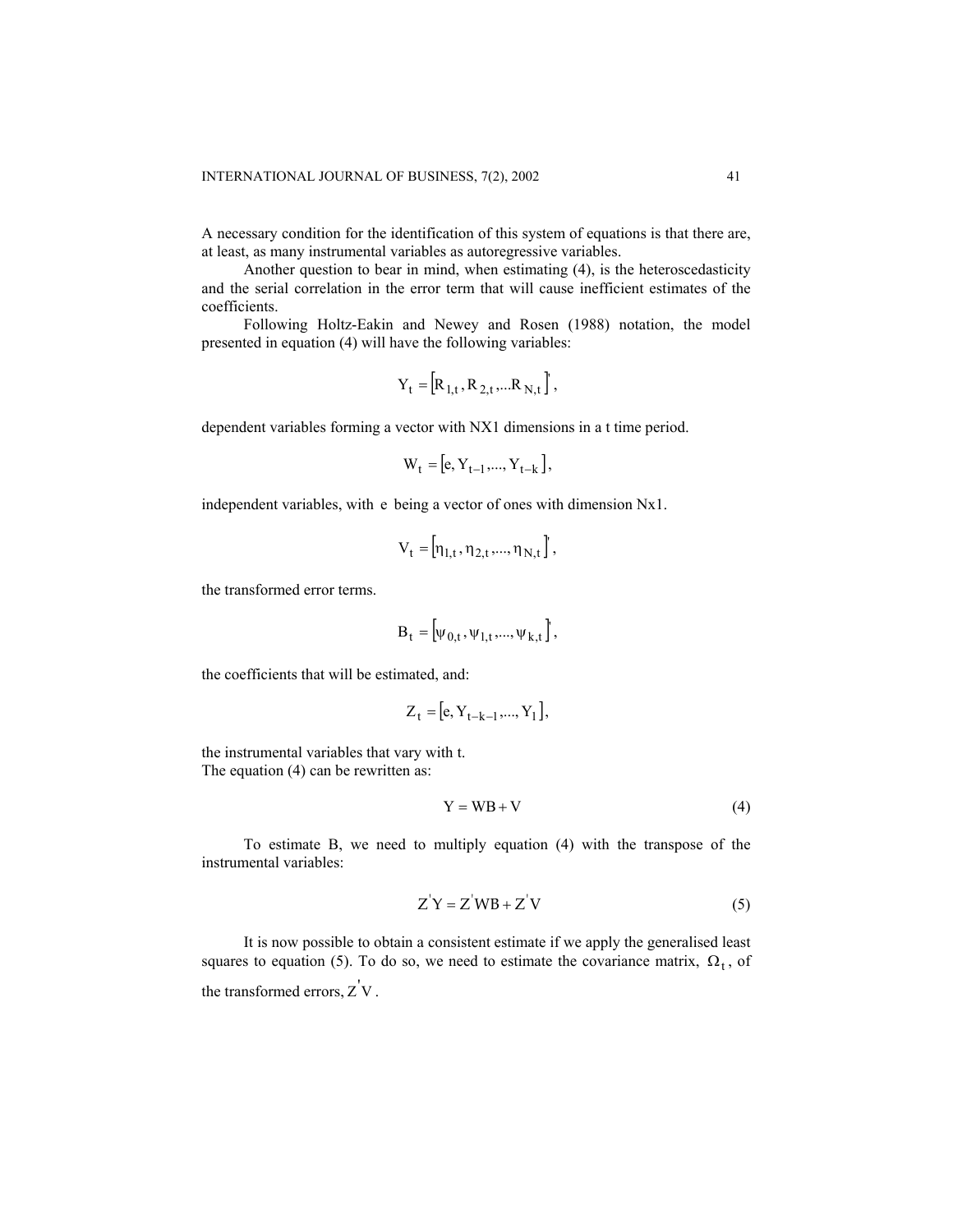So, being  $\tilde{B}$  the consistent estimator of B, obtained by doing the 2SLS regression to equation (5), for each time periods and using the correct list of instrumental variables, we get:

$$
\widetilde{\mathbf{B}}t = \left[ \mathbf{W}_t^{\dagger} \mathbf{Z}_t \left( \mathbf{Z}_t^{\dagger} \mathbf{Z}_t \right)^{-1} \mathbf{Z}_t^{\dagger} \mathbf{W}_t \right]^{-1} \mathbf{W}_t^{\dagger} \mathbf{Z}_t \left( \mathbf{Z}_t^{\dagger} \mathbf{Z}_t \right)^{-1} \mathbf{Z}_t^{\dagger} \mathbf{Y}_t \tag{6}
$$

We can obtain the error vector,  $V_t$  using the estimates from (6). The consistent estimate of  $\left(\frac{\Omega}{N}\right)$  will be given by:

$$
\left(\widetilde{\Omega}_{N}\right)_{r,s} = \sum_{i=1}^{N} \left(\widetilde{v}_{i,r}\widetilde{v}_{i,s}Z_{i,r}Z_{i,s}\right)
$$
\n(7)

where  $Z_{i,t}$  is the i<sup>th</sup> line of  $Z_t$  and  $\tilde{v}_{i,t}$  (t=r, s) is the i<sup>th</sup> element of  $\tilde{v}_t$ . The matrix  $\tilde{\Omega}$ can be obtained by concatenating the different sub-matrices.

Finally, applying the generalised least square regression method to all observations jointly, we can estimate the coefficients matrix,  $\overline{B}$ :

$$
\hat{\mathbf{B}} = \left[ \mathbf{W}^{\dagger} \mathbf{Z} (\widetilde{\Omega})^{-1} \mathbf{Z}^{\dagger} \mathbf{W} \right]^{-1} \mathbf{W}^{\dagger} \mathbf{Z} (\widetilde{\Omega})^{-1} \mathbf{Z}^{\dagger} \mathbf{Y}
$$
 (8)

A consistent and efficient estimate of B can be obtained following the steps below:

- 1. Using the 2SLS method and the correct list of instrumental variables, estimate the appropriate equation for each time period.
- 2. Using the error matrix resulting from step 1, estimate the matrix of the weights  $\tilde{\Omega}$ . This matrix is referred by the authors as being a White (1980, 1982) type of matrix, with its diagonal composed by the squares of the error terms.
- 3. A more efficient estimate of (4) is obtained by calculating the parameters jointly using the generalised least squares technique.

According to Holtz-Eakin and Newey and Rosen (1988), the estimate of the coefficients matrix will be consistent and efficient despite the existence of serial correlation and heteroscedasticity.

# **3.2 The number of factors to use**

The autoregressive approach developed by Holtz-Eakin and Newey and Rosen (1988), can be used to determine the number of factors needed to explain the stock returns [Mei (1994)].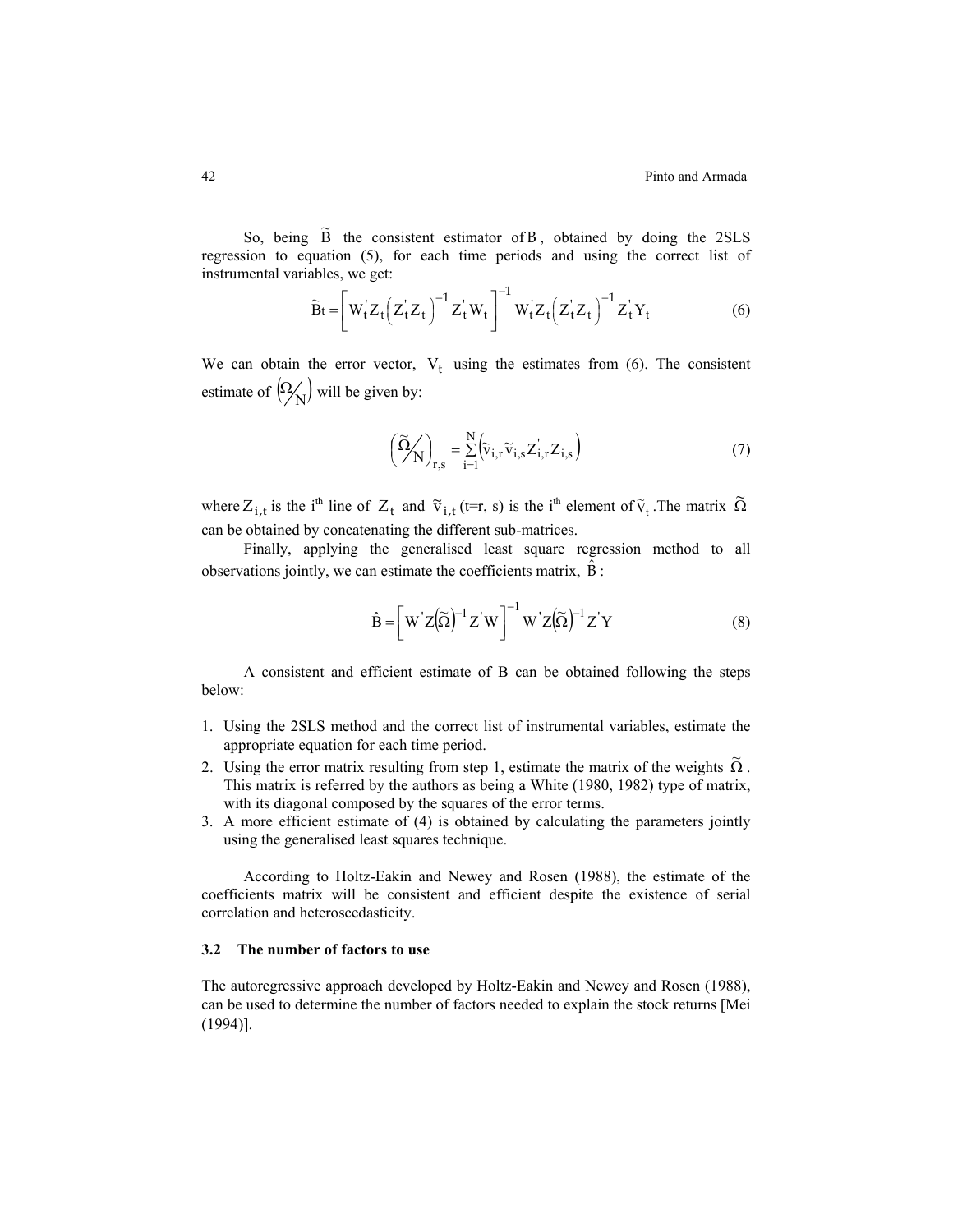Several empirical studies based upon the APT have been concerned with the determination of the number of factors and some of these studies concluded that it varies with time.

Holtz-Eakin and Newey and Rosen (1988) suggested a test to determinate the number of factors that is quite similar to the Wald's test, quoted by Greene (1993), which is, probably, the usual test for analysing jointly the significance of several coefficients.

The test proposed by Holtz-Eakin and Newey and Rosen (1988) is based upon the residual some of squares - RSS that can be obtained by the following formula:

$$
RSS = (Y - W\hat{B})'Z(\tilde{\Omega})^{-1}Z'(Y - W\hat{B})/N
$$
\n(9)

By analogy with the F statistic of the Wald's test, the correct test will be:

$$
L = RSS_{\text{restrict}} - RSS_{\text{nonrestrict}} \tag{10}
$$

where RSS<sub>restrict</sub> is the residual sum of squares of the restricted model and RSS<sub>nonrestrict</sub> is the residual sum of squares of the non-restricted model. L follows a  $\chi^2$  distribution with degrees of freedom equal to the degrees of freedom of the RSS<sub>nonrestrict</sub> minus the degrees of freedom of the RSS<sub>restrict</sub>. The degrees of freedom of the  $RSS$  can be obtained by estimating the difference between the number of instrumental variables and the number of parameters [Holtz-Eakin and Newey and Rosen (1988)]. If L is higher then the  $\chi^2$  critical value, then we reject the null hypothesis.

# **3.3 Identification of significant changes between the coefficients of two groups of stocks**

One of the assumptions of APT is the fact that the factors, which explain the stock returns, must be common among those stocks. So, if we divide the whole sample of returns into two sub-samples and estimate (4), we expect to find no significant differences between their estimated coefficients. Then, if

$$
R_{i,t} = \psi_{0,t} + \sum_{j=1}^{k} \psi_{j,t} R_{i,t-j} + \eta_{i,t} \quad \text{with } i=1,...N \text{ and } t=k+1,...T
$$

explains the return on a group of stocks in a period t, and

$$
R_{i,t} = \omega_{0,t} + \sum_{j=1}^{k} \omega_{j,t} R_{i,t-j} + \eta_{i,t} \text{ with } i=1,...N \text{ and } t=k+1,...T
$$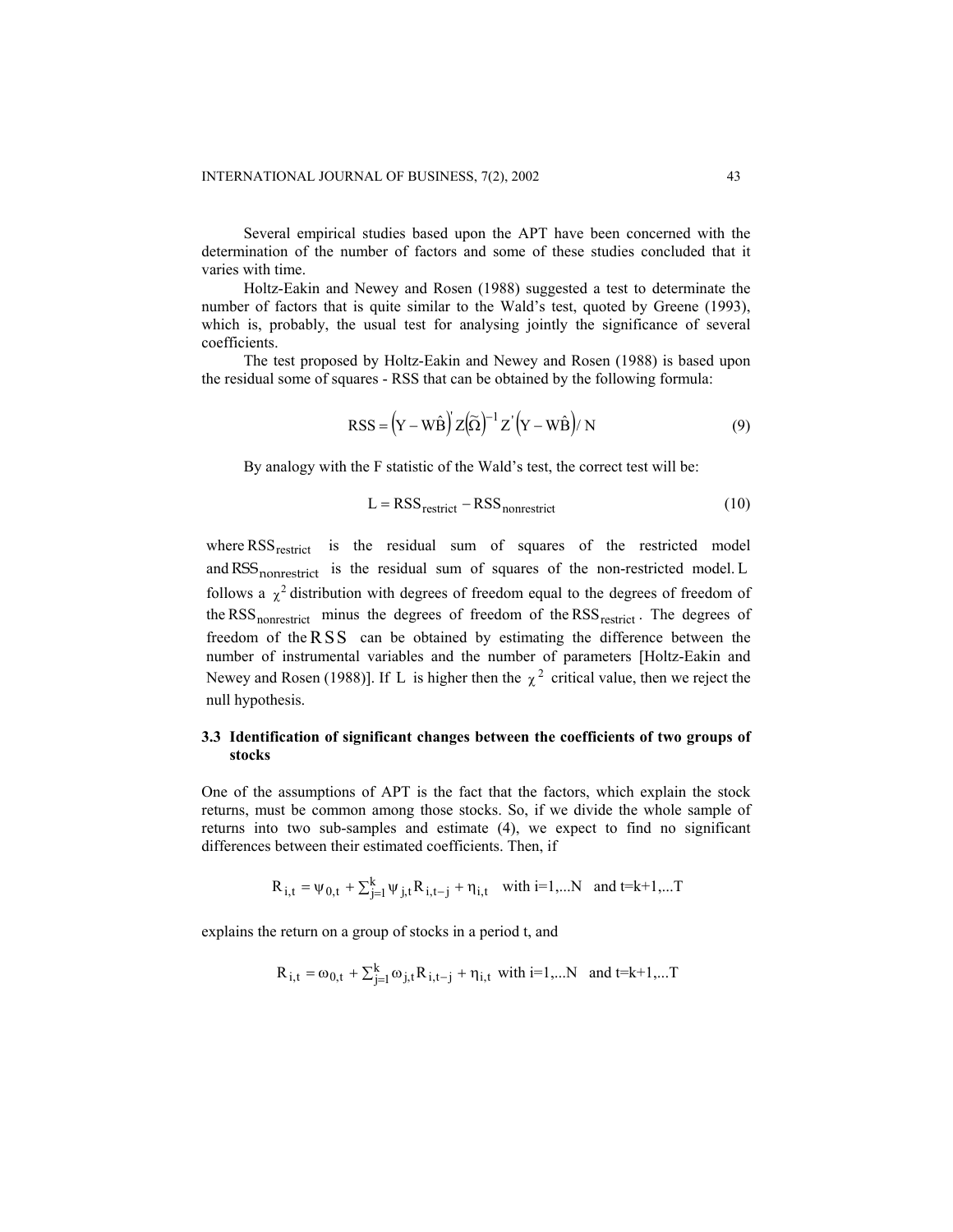explains the returns on another group of stocks for the same time period, we expect not to reject the hypothesis:

$$
H_0: \omega_{j,t} = \psi_{j,t}.
$$

To test H<sub>0</sub> we will use the Wald's test. Let  $\psi_1$  be the vector of coefficients resulting from estimating (4) for the first panel data set and  $\omega_2$  the vector of coefficients for the second panel data set. The variance - covariance matrix of each vector of coefficients will be given by:

$$
\Theta = \text{Var}(\hat{\mathbf{B}}) = \left[ \mathbf{W}^{\dagger} \mathbf{Z} (\widetilde{\Omega})^{-1} \mathbf{Z}^{\dagger} \mathbf{W} \right]^{-1} \tag{11}
$$

The variance-covariance matrix of each B's vectors,  $\psi_1$  and  $\omega_2$  will be, respectively,  $\Theta_1$  and  $\Theta_2$ . The total variance-covariance matrix will then be:

$$
\Theta_{\text{total}} = \Theta_1 + \Theta_2 \tag{12}
$$

If (4) is well specified, then, there will be no correlation between  $\psi_1$  and  $\omega_2$ , since the error terms are not correlated [Mei (1994)]. The Wald's statistic will then be:

$$
W = (\psi_1 - \omega_2)^{\prime} \Theta_{total}^{-1} (\psi_1 - \omega_2)
$$
 (13)

where W has a  $\chi^2$  distribution with degrees of freedom equal to the product between the number of estimated coefficients and the number of time periods contained on the panel data set.

## **3.4 The statistical significance of the coefficients**

Some authors [e.g., Shanken (1982)] believe that, although some studies provide empirical evidence that the stock returns can be explained by more than one risk factor, those risk factors are not priced, which means that they are not economically significant. This argument is based upon the idea that, in the economy, if an investor prefers risk, by taking risky decisions, then he demands a risk premium. So, if any factor is not priced, then it is not fundamental in explaining the return on a stock and should be excluded. According to this argument, although some studies concluded that there exist several risk factors, which explain the stock returns, eventually, those factors are not significant.

Following this idea, the risk premiums,  $\lambda_{j,t}$ , from equation (1) should be different from zero, at least for some j's and some t's.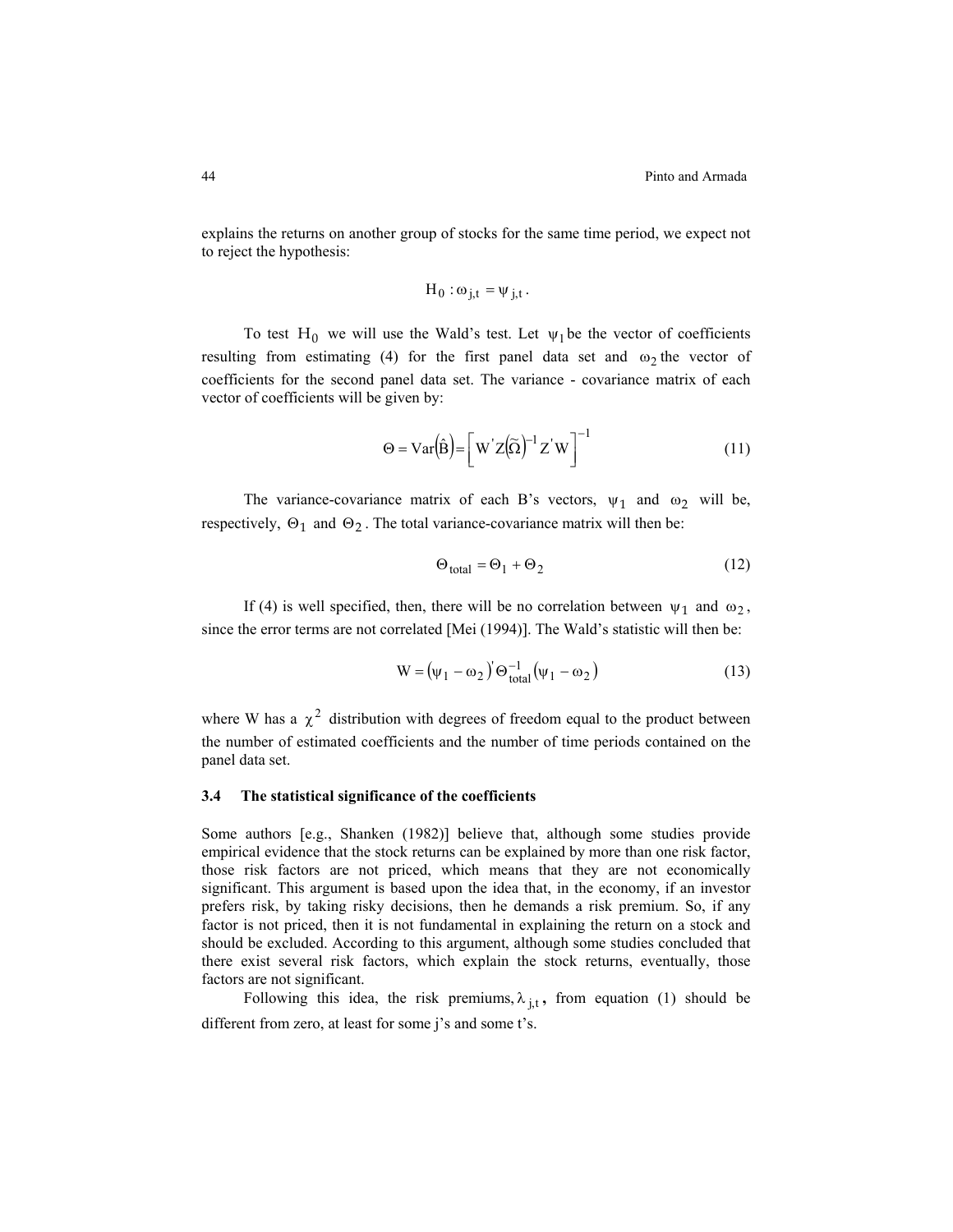We will test the hypothesis  $H_0: \lambda_{j,t} = 0$  for all j's and all t's. If the null hypothesis is true, then the non-conditional average of the historical coefficients  $\psi_{j,t}$  of equation (4) will equal zero.

Using lagged variables as instruments to determine  $\psi_{j,t}$ , we will need to widen the estimating interval of the  $\psi_{j,t}$ 's, so that we can assure that the  $\psi_{j,t}$ 's are independent which, in turn, will allow us to use the t test.

We will determine the sample average and the standard error of each  $\psi_{i,t}$ , and then will calculate the t statistic with degrees of freedom equal to N-1 with N being the number of panel data sets.

#### **3.5 The sample**

Our sample consists of monthly returns, adjusted to dividends, of around  $100<sup>2</sup>$  traded stocks on the Portuguese stock market, between January 1985 and December 1996.

We assumed that the sufficient number of factors that can explain the stock returns would be eight plus the constant. We did that because Mei (1994) limits this number to seven and concludes that, for some periods, at least seven factors were necessary. The ideal will be to start with a higher number of factors, but as we increase this number and, consequently, the number of instrumental variables needed to estimate (4), the error covariance matrix grows proportionally - the number of instruments times the number of periods - which means that it grows quite rapidly, causing problems in  $\overline{\Omega}$  .

Due to the fact that we used eight historical returns as independent variables, so that we need to use, at least, the same number of instruments plus the constant [Holtz-Eakin and Newey and Rosen (1988)], we decided to use nine instrumental variables plus the constant.

Following Mei's (1994) methodology, we will estimate (4) for each panel data set. So, keeping in mind what was assumed above, we can only include a stock in a panel if it was traded continuously over the year, which will be studied as well as in the seventeen previous months.

After the construction of the panel data sets, our sample was reduced to 82 stocks.

## **IV. RESULTS**

#### **4.1 Analysis of the autoregression results**

We obtained the coefficient estimates plus the constant for the years 1987 until 1996 after applying equation (4) for all the panel data sets.

In each panel we run two regressions: one for the first six months, using the preceding seventeen monthly returns plus the constants as independent and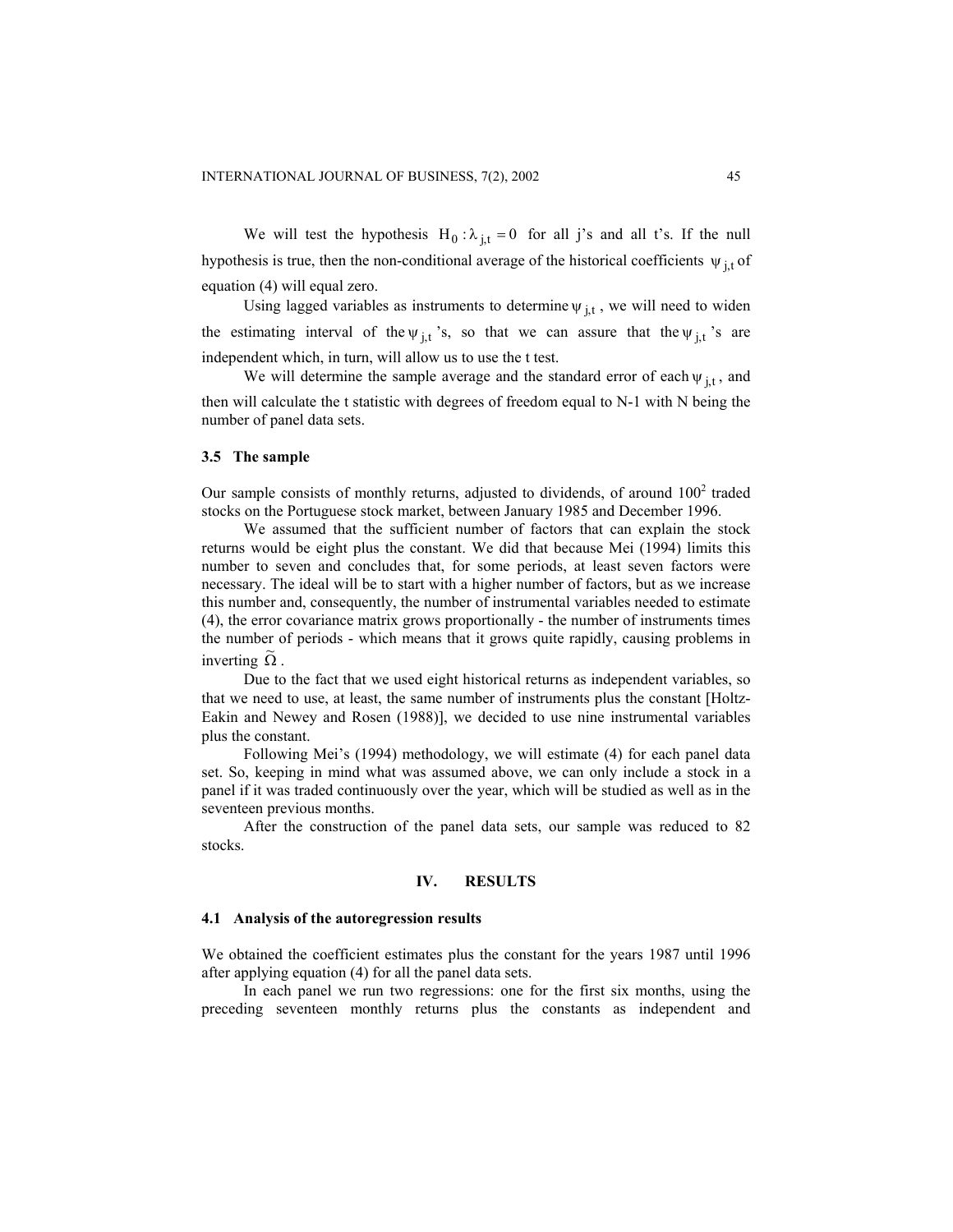instrumental variables and another, for the last six months of each panel, using the same methodology for choosing the variables.

With the objective of estimating the errors that will be used for the construction of the error covariance matrix, we used 2SLS for each month independently. After obtaining the errors and constructing  $\tilde{\Omega}$ , we obtained the final estimates using the GLS methodology.

With the objective of analysing the statistical significance of the coefficients we performed a t test and concluded that the coefficients were statistically significant.

# **4.2 Determination of the number of autoregressive variables needed to explain the stock returns**

As we mentioned immediately before, the methodology proposed by Holtz-Eakin and Newey and Rosen (1988), for determining the number of autoregressive variables used to explain the stock returns is similar to the Wald's test.

After obtaining the results from applying equation (4), for all the specifications of the number of variables to use, which meant, running one hundred and sixty regressions, keeping unchanged the error covariance matrix as well as the instrumental variables matrix, we determined the residual sum of squares for each specification. Then, we calculated the difference between the RSS of a given K specification and the RSS of the K-1 specification. The obtained value, L, is quite similar to the F statistic of the Wald's test [Holtz-Eakin; Newey and Rosen (1988)].

The results for 1996 are shown in Table 1. Several specifications of K are presented in the first column of Table 1. The non-restricted model, K=8, is tested against the alternative hypothesis,  $K=7$ , if the hypothesis is not rejected, then  $K=7$  will be tested against K=6 and so on, until we reject the hypothesis.

The rejection will occur when L is higher than the  $\chi^2$  critical value (L follows a

 $\chi^2$  distribution) [Holtz-Eakin and Newey and Rosen (1988)]. The RSS degrees of freedom are obtained by the difference between the number of instrumental variables, including the constant, and the number of estimated coefficients, multiplied by the number of time periods in the panel. For K=8, we estimated nine coefficients and we used ten instrumental variables. As in each panel we estimated six months, the number of degrees of freedom will be six  $[(10-9) X6]$ ; the same principle was applied to all remaining specifications of K.

The L statistic was estimated as the difference between the RSS of the restricted model and the unrestricted one and its degrees of freedom by the difference between the degrees of freedom of the restricted model and the unrestricted one.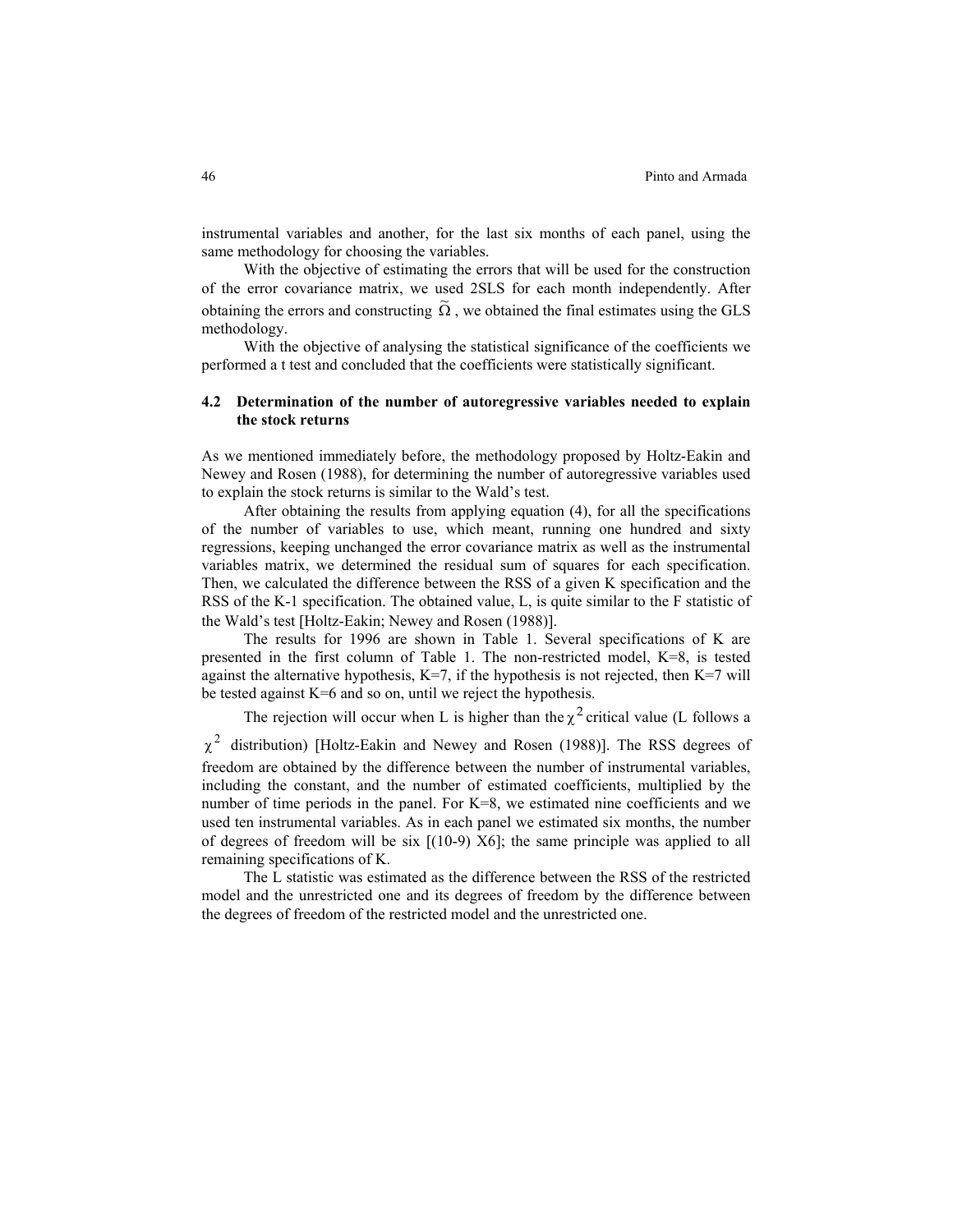|                     |            | 1996 - $1^{st}$ Half        |              |            |  |
|---------------------|------------|-----------------------------|--------------|------------|--|
| $No$ of Independent | <b>RSS</b> | Degrees of                  | L            | Degrees of |  |
| Variables           |            | Freedom                     |              | Freedom    |  |
| $K=8$               | 211,9230   | 6                           |              | 6          |  |
| $K=7$               | 215,3846   | 12                          | 3,4615       | 6          |  |
| $K=6$               | 226,1538   | 18                          | 10,7692      | 6          |  |
| $K=5$               | 267,8846   | 24                          | 41,7307      | 6          |  |
| $K=4$               | 269,8076   | 30                          | 1,92307      | 6          |  |
| $K=3$               | 269,8076   | 36                          | $\mathbf{0}$ | 6          |  |
| $K=2$               | 296,5384   | 42                          | 26,7307      | 6          |  |
| $K=1$               | 443,8461   | 48                          | 147,3076     | 6          |  |
|                     |            | 1996 - 2 <sup>nd</sup> Half |              |            |  |
| $No$ of Independent | <b>RSS</b> | Degrees of                  | $\mathbf{L}$ | Degrees of |  |
| Variables           |            | Freedom                     |              | Freedom    |  |
| $K=8$               | 253,2692   | 6                           |              | 6          |  |
| $K=7$               | 316,9230   | 12                          | 63,6538      | 6          |  |
| $K=6$               | 317,3076   | 18                          | 0,3846       | 6          |  |
| $K=5$               | 353,6538   | 24                          | 36,3461      | 6          |  |
| $K=4$               | 353,6538   | 30                          | 0            | 6          |  |
| $K=3$               | 411,3461   | 36                          | 57,6923      | 6          |  |
| $K=2$               | 420,5769   | 42                          | 9,2307       | 6          |  |
| $K=1$               | 423,8461   | 48                          | 3,2692       | 6          |  |

**Table 1** Results for the year 1996

For a 5% significance level and six degrees of freedom, the  $\chi^2$  critical value was 12.542, when testing the specification K=7 against K=8, for the first half of 1996 L equals  $3.462$ . So, the hypothesis K=7 is not rejected since L is lower than the  $\chi^2$  critical value. The same happens when K=6 is tested against K=7, but when K=6 is tested against K=5, the hypothesis is rejected, showing that, in that period at least six factors are required to explain the stock returns.

The specification K=7 is rejected against K=8, for the second half of 1996, which implies that, in that period, at least eight factors are required to explain the stock returns.

In Table 2 we present a summary of our results for all panels. Analysing Appendix 1 it seems that we can conclude that the number of factors varies with time, which in accordance with Mei's (1994) study. This variability occurs also within the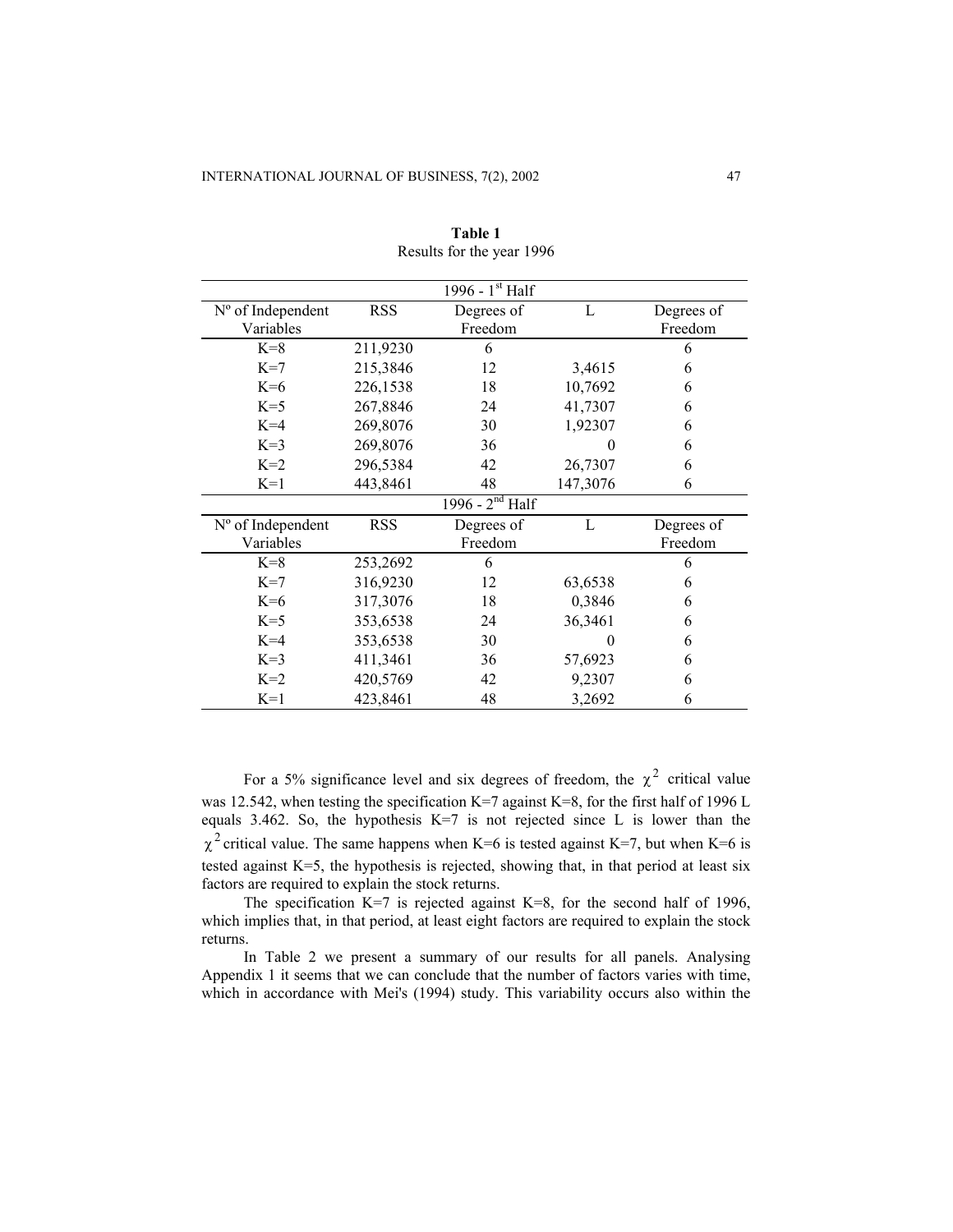same year; for example, in the first half of 1987, at least eight factors are required and in the second three or more.

At least 7 factors seem to be required for most of the years. This conclusion seems to contradict some studies, like the one of Roll and Ross (1980), who concluded that five factors were sufficient to explain the stock returns.

|                           | $K=1$ | $K=2$ | $K=3$ | $K=4$ | $K=5$ | $K=6$ | $K=7$ | $K = 8^3$    |
|---------------------------|-------|-------|-------|-------|-------|-------|-------|--------------|
| 1 <sup>st</sup> Half 1987 |       |       |       |       |       |       | R     | A            |
| $2nd$ Half 1987           |       | R     | A     | A     | A     | A     | A     | A            |
| 1 <sup>st</sup> Half 1988 | A     | A     | A     | A     | A     | A     | A     | A            |
| $2nd$ Half 1988           | A     | A     | A     | A     | A     | A     | A     | A            |
| $1st$ Half 1989           |       |       |       | R     | A     | A     | A     | A            |
| $2nd$ Half 1989           |       |       |       |       |       | R     | A     | A            |
| $1st$ Half 1990           |       |       |       |       |       | R     | A     | $\mathbf{A}$ |
| $2nd$ Half 1990           |       |       |       |       |       |       | R     | A            |
| $1st$ Half 1991           |       |       |       |       |       |       | R     | A            |
| $2nd$ Half 1991           |       |       |       |       |       | R     | A     | A            |
| 1 <sup>st</sup> Half 1992 |       |       |       |       |       |       | R     | A            |
| 2 <sup>nd</sup> Half 1992 |       |       |       |       |       |       | R     | A            |
| 1 <sup>st</sup> Half 1993 |       |       |       |       |       | R     | A     | A            |
| $2nd$ Half 1993           |       |       |       |       | R     | A     | A     | A            |
| $1st$ Half 1994           |       |       |       |       |       |       | R     | A            |
| $2nd$ Half 1994           |       |       |       |       |       | R     | A     | A            |
| $1st$ Half 1995           |       |       |       |       |       | R     | A     | A            |
| $2nd$ Half 1995           |       |       |       |       |       |       | R     | A            |
| $1st$ Half 1996           |       |       |       |       | R     | A     | A     | A            |
| $2nd$ Half 1996           |       |       |       |       |       |       | R     | A            |

**Table 2**  Number of factors per data panel

# **4.3 Comparing two groups of stocks within the same time period**

One of the assumptions of the APT is that the factors explaining the stock returns are common. So, if we split our sample up into two sub-samples, at least in theory, we expect to find no significant differences between the two in terms of estimated coefficients.

We performed this test for all K specifications for the 1996 data. The results obtained after running the regression in relation to equation (4) for the two subsamples, A and B, for the first half of 1996 and for six, seven and eight factors, can be seen in Table 3.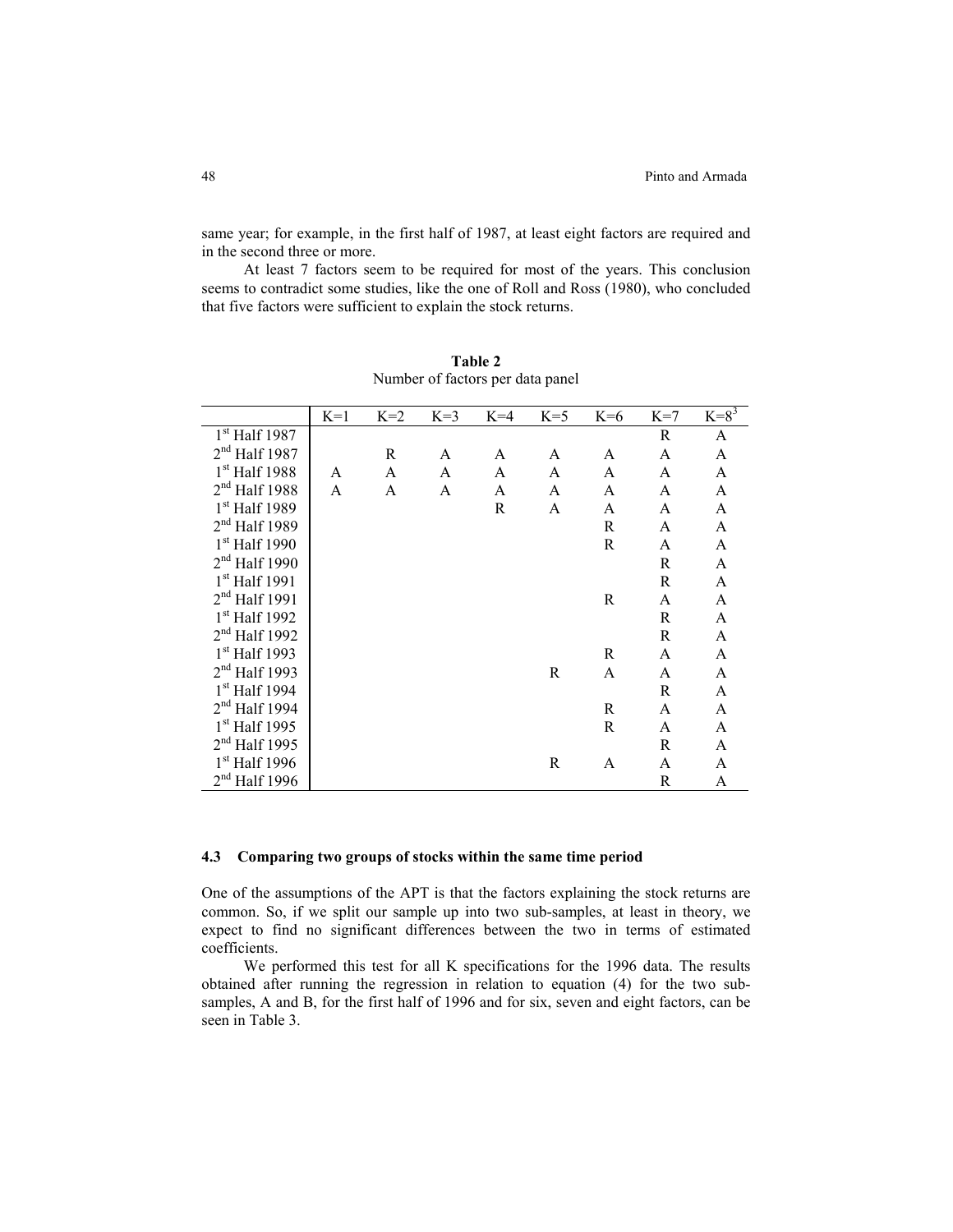| $K=6$            |            | $\Psi_0$ |                      | $\Psi_1$  |            | $\Psi_2$            | $\Psi$ <sub>3</sub> | $\Psi_4$   | $\Psi_5$   | $\Psi_6$            |            |
|------------------|------------|----------|----------------------|-----------|------------|---------------------|---------------------|------------|------------|---------------------|------------|
| Sample - A       |            |          | 0.04732              |           | $-0.05368$ |                     | $-0.8088$           | $-0.2298$  | 0.07179    | 0.1031              | 0.5548     |
| Sample - B       |            | 0.02769  |                      | $-0.3829$ |            | 0.05071             | 0.5086              | 0.3789     | 0.7613     | $-0.3155$           |            |
| Wald's Statistic |            |          |                      | 520.5     |            |                     |                     |            |            |                     |            |
|                  |            |          |                      |           |            |                     |                     |            |            |                     |            |
| $K=7$            |            |          | $\Psi_0$<br>$\Psi_1$ |           |            | $\Psi_2$            | $\Psi_{3}$          | $\Psi_4$   | $\Psi_5$   | $\Psi_6$            | $\Psi_{7}$ |
| Sample - A       |            |          | 0.04042              | $-0.2353$ |            | $-0.9079$           | $-0.3866$           | 0.321      | 0.004588   | 0.7473              | $-0.7196$  |
| Sample - B       |            |          | 0.04836              | $-0.4252$ |            | $-0.1408$           | 0.4405              | 0.4562     | 0.771      | $-0.2022$           | 0.3361     |
| Wald's Statistic |            |          |                      |           |            |                     | 582.1               |            |            |                     |            |
|                  |            |          |                      |           |            |                     |                     |            |            |                     |            |
| $K = 8$          | $\Psi_{0}$ |          | $\Psi_1$             |           | $\Psi_2$   | $\Psi$ <sub>3</sub> | $\Psi_4$            | $\Psi_{5}$ | $\Psi_6$   | $\Psi$ <sub>7</sub> | $\Psi_{8}$ |
| Sample-A         | 0.00589    |          | 0.3372               |           | $-0.4472$  | 0.1204              | 0.3277              | 0.3101     | $-0.2945$  | $-0.7418$           | $-0.7691$  |
| Sample-B         | 0.0724     |          | $-0.6273$            |           | $-0.1073$  | 0.3021              | 0.5254              | 0.8391     | $-0.04973$ | 0.3421              | 0.476      |
| Wald's           |            |          |                      |           |            |                     |                     |            |            |                     |            |
| <b>Statistic</b> |            |          |                      |           |            |                     | 420.1               |            |            |                     |            |

**Table 3** Results in relation to the  $1<sup>st</sup>$  half of 1996

The Wald's statistic has a  $\chi^2$  distribution with degrees of freedom equal to the number of coefficients multiplied by the number of time periods [Greene (1993)]. For six factors it has forty-two degrees of freedom. Considering a 5% significance level, the  $\chi^2$  critical value is 52.124; as the Wald's statistic has a value of 520.5, the null hypothesis of equality between the coefficients is strongly rejected. When we repeated the test for seven and eight factors the results were identical.

In Table 4, we present the results for the second half of 1996. As in the previous section, we concluded that at least, eight factors are required for explaining the stock returns so that we only performed the test for that specification.

**Table 4** Results in relation to the  $2<sup>nd</sup>$  half of 1996

| $K = 8$                                                                            | $\Psi_{\alpha}$ | $\Psi_{\perp}$ | $\Psi$ , | $\Psi_3$ |       | $\Psi_4$ $\Psi_5$ | $\Psi_{6}$ | $\Psi$ . | $\Psi_{\circ}$ |
|------------------------------------------------------------------------------------|-----------------|----------------|----------|----------|-------|-------------------|------------|----------|----------------|
| Sample A   0.006276 -0.8119 -0.02677 -0.1757 0.125 0.2338 -0.1608 -0.01248 -0.1369 |                 |                |          |          |       |                   |            |          |                |
| Sample B   0.02104 0.8959 -0.7277 0.9515 -0.612 0.3017 -0.8143 -0.7065 -0.09622    |                 |                |          |          |       |                   |            |          |                |
| Wald's                                                                             |                 |                |          |          |       |                   |            |          |                |
| Statistic                                                                          |                 |                |          |          | 607.9 |                   |            |          |                |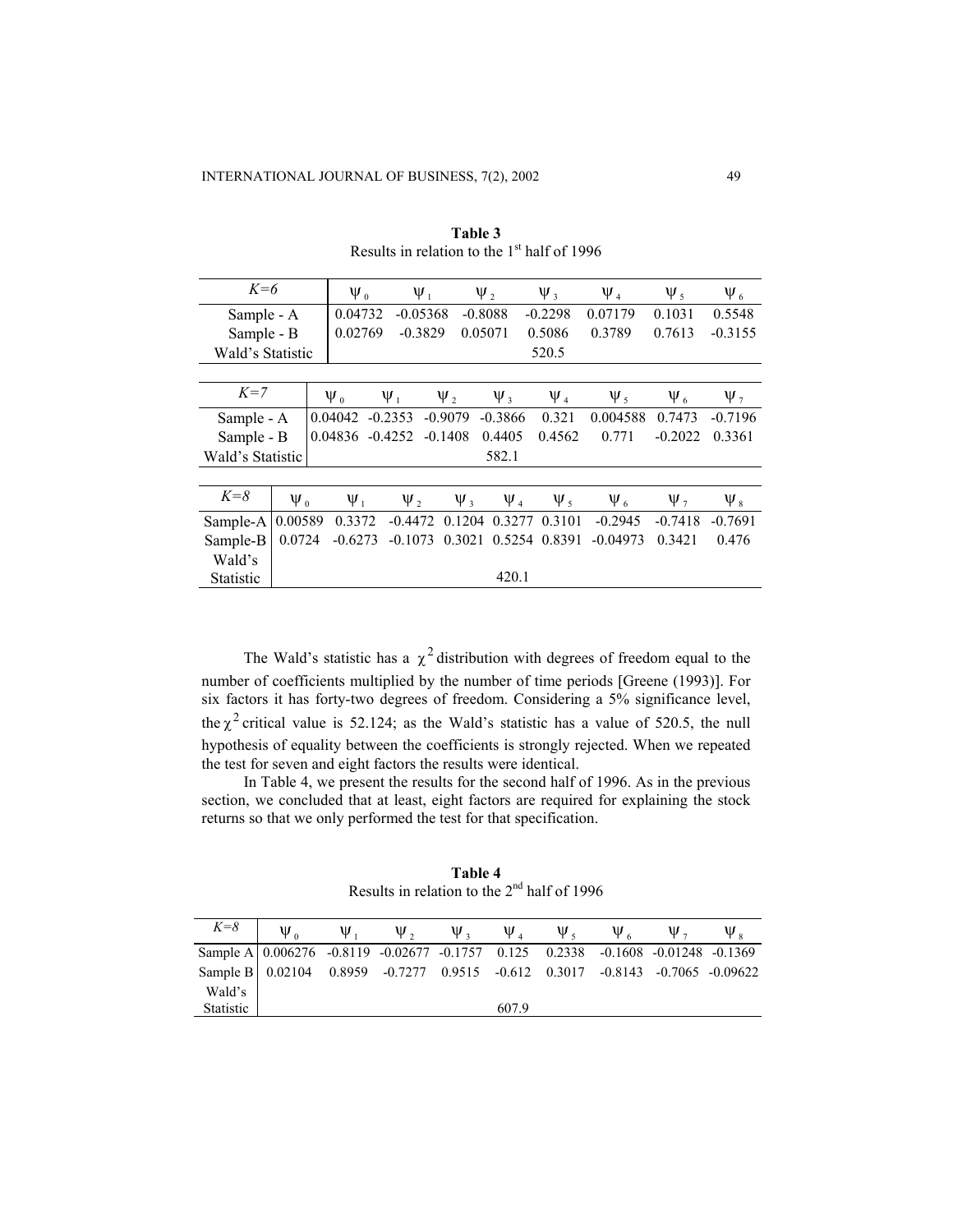The  $\chi^2$  critical value, considering fifty-four degrees of freedom, is 72.153, so once again we rejected the hypothesis that the vectors of coefficients are equal. This means that the factors explaining the stock returns, in 1996, seem to be different between the two halves.

### **4.4 Statistical evaluation of the risk premiums**

We estimated if the risk premiums in equation  $(1)$ ,  $\lambda_{j,t}$ , are different from zero, at least for some stocks and for some time periods. With this in mind, we tested the hypothesis:  $H_0: \lambda_{j,t} = 0$ , for all j's and all t's.

We only studied four panel data sets in order to assure that the data were not overlapped, so that the coefficients,  $\psi_{j,t}$ , were independent, allowing the use of the t test. We performed the regression for the years 1990, 1992, 1994 and 1996, firstly for the first half using the seventeen earlier months as independent and instrumental variables and then, for the second half of each year, using the same methodology.

The only K specification that is common between the panels is  $K=8$ , so we decided to work only with that specification. Then, we obtained seventy-two coefficients (including the constants).

To determine the t statistic, we calculated the sample mean for each coefficient,

$$
\psi_{mean} = \frac{\psi_{k,t}}{N},
$$

where  $\psi_{k,t}$  is the K coefficient for the t<sup>th</sup> half, N the number of panel data sets and the sample variance [Gujarati (1995)],

$$
Var_{mean} = \frac{1}{N^2} \sum_{k=1}^{K} Var_k
$$

So we obtained eighteen coefficients and average variances (including the constants).

The critical value of t, with a 5% significance level and three degrees of freedom, is 3.182, which implies the rejection of the null hypothesis for all the mean coefficients, except for the third of the second semester.

The data strongly rejects the hypothesis that the risk premiums are equal to zero. This conclusion is different from that of Mei (1994) whose results did not reject that hypothesis so strongly.

## **V. CONCLUSIONS**

We applied the methodology proposed by Mei (1994) to a sample of Portuguese stocks, covering the period between August 1985 and December 1996.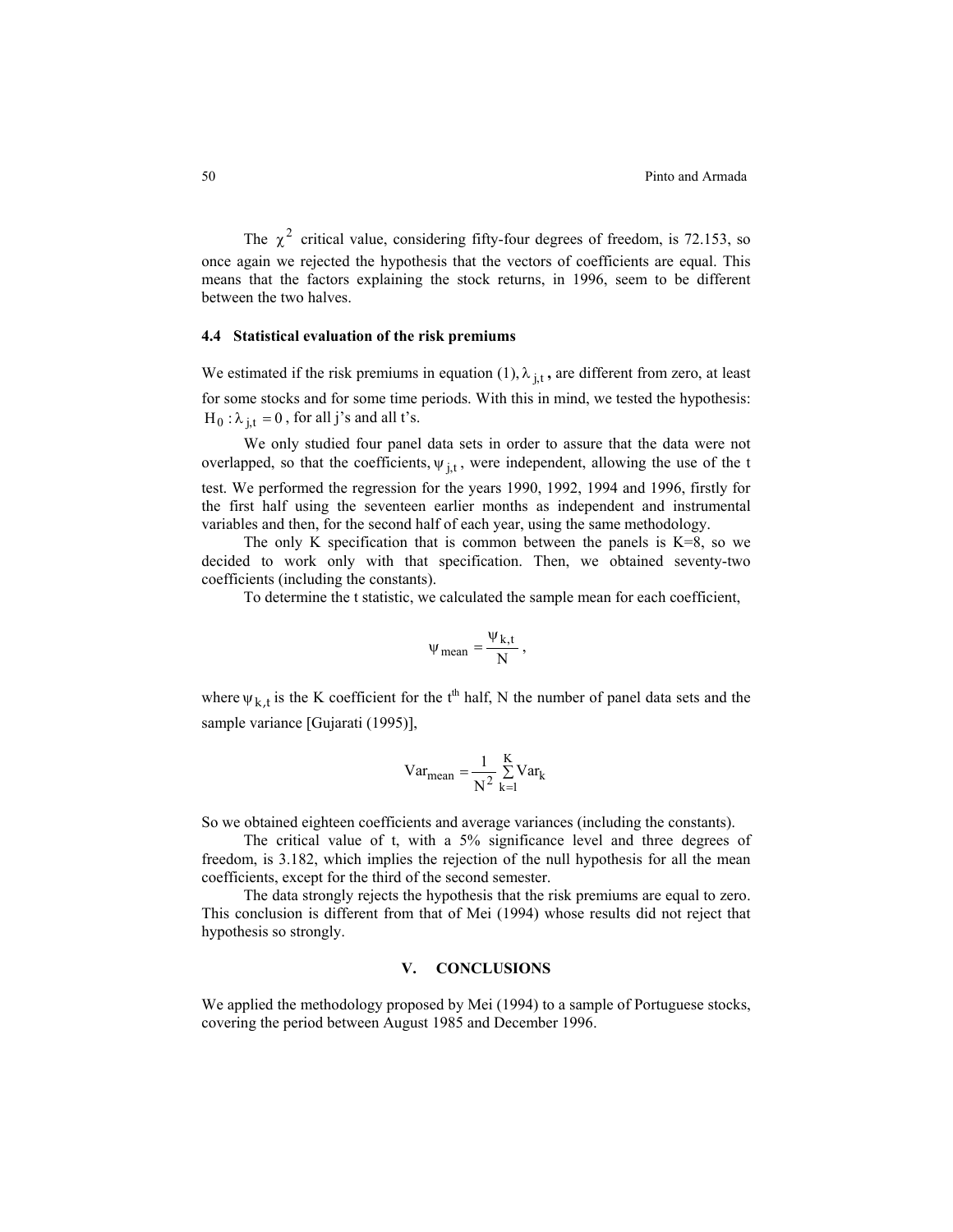Our data was divided into twenty panel data sets. The analysis of each panel allowed us to investigate questions concerning the variability of the number of factors explaining the stock returns. We concluded that the number of factors seems to vary with time, with usually K=8.

When we divided the sample into two sub-samples, in a certain time period, in order to compare their significant factors, we concluded that they were different, which seems to mean that, unlike what would be expected in theoretical terms, the factors were not the same (common).

When we tested the risk premiums, we concluded that they were significantly different from zero, which is in opposition with some of the authors who argue that, although the stock returns can be explained by more than one factor, those factors are not priced and so are not important.

As far as future work is concerned we think that the introduction of other instrumental variables could be interesting, since we only used historical variables. Probably, the explanation of the stock returns could be improved with the introduction of variables like the P/E.

#### **NOTES**

- 1. The authors would like to acknowledge Professor Dean Paxson from Manchester Business School for useful comments.
- 2. This includes all the stocks on the BVL "official market" which were continuously traded for the time period.
- 3. R means that the hypothesis has been rejected and A means that the K's specification has been accepted.

#### **REFERENCES**

- Chamberlain, Gary, 1983, "Panel Data" in *The Handbook of Econometrics,* Volume II, Editors: Z. Griliches and M. Intrilligator, Amsterdam: North-Holland Publishing Co.
- Greene, William, 1993, *Econometric Analysis*, Macmillan Publishing Company, New York.
- Gujarati, Damodar, 1995, *Basic Econometrics*, McGraw-Hill International Editions, New York.
- Holtz-Eakin, Douglas; Newey, Whitney; Rosen, Harvey, 1988, "Estimating Vector Autoregressions With Panel Data,"1 *Econometrica*, Nº. 6, Vol. 56, (November), 1371-1396.
- Mei, Jianping, 1994, "Do You Have to Know Betas? An Autoregressive Method for Testing the APT," in *New Methods for the Arbitrage Pricing Theory and the Present Value*, World Scientific, New York.
- Ramanathan, Ramu, 1995, *Introductory Econometrics With Applications*, Dryden, San Diego.